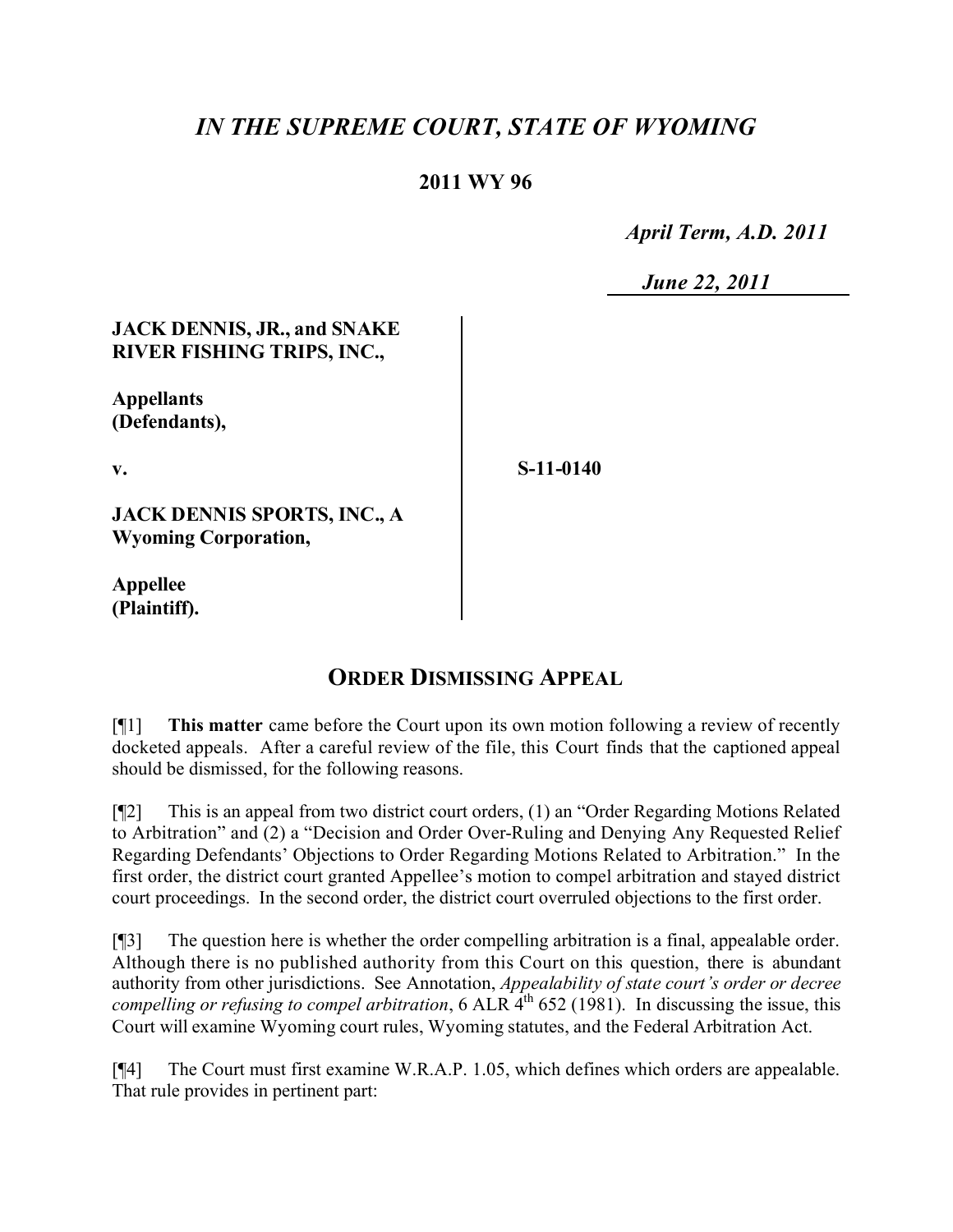W.R.A.P. 1.05. Appealable order defined. An appealable order is:

(a) An order affecting a substantial right in an action, when such order, in effect, determines the action and prevents a judgment; or

(b) An order affecting a substantial right made in a special proceeding;

Under subsection (a), the order compelling arbitration did not "determine the action," inasmuch as the district court proceedings are stayed. As the Arkansas Supreme Court has written:

We conclude that the trial court's order did not in effect determine the action or discontinue it. The matter has merely been referred to arbitration and the appellant can obtain review of the arbitration decision and raise the very question presented here, whether the trial court was right in referring the case to arbitration. If we permit an appeal from every order referring a case to arbitration, the policy favoring arbitration would be frustrated, and we would be twice reviewing a case.

*Chem-Ash, Inc. v. Arkansas Power & Light Co.*, 751 S.W.2d 353, 354 (Ark. 1988). Next, under Rule 1.05(b), an order compelling arbitration may affect a substantial right. However, this case does not involve a special proceeding. This is a typical civil action, a contract dispute. Thus, we conclude that the order compelling arbitration is not an appealable order under W.R.A.P. 1.05.

[¶5] Next, we examine Wyoming's Uniform Arbitration Act, Wyo.Stat.Ann. § 1-36-101 et seq. That Act includes the following provision, which governs appeals:

Wyo. Stat. Ann § 1-36-119. Appeals.

(a) An appeal may be taken from:

(i) An order denying the application to compel arbitration;

(ii) An order granting an application to stay arbitration;

(iii) An order confirming or denying confirmation of an award;

- (iv) An order modifying or correcting an award;
- (v) An order vacating an award without directing a rehearing; or

(vi) A final judgment or decree entered by the court.

(b) The appeal shall be taken in the manner of a civil action.

[¶6] Absent from this statute is a provision authorizing an appeal from an order compelling arbitration. Without such an authorization, we conclude that the order compelling arbitration is not appealable. This conclusion is supported by a number of cases interpreting "appeals" provisions similar to the one found in Wyoming's Uniform Arbitration Act. *Clark County v. Empire Elec.*, 604 P.2d 352 (Nev.1980); *Bluffs, Inc. v. Wysocki*, 314 S.E.2d 291 (N.C. Ct.App. 1984); *Chem-Ash, Inc. v. Arkansas Power & Light Co.*, 751 S.W.2d 353, 354 (Ark. 1988); *Maietta v. Greenfield*, 297 A.2d 244, 248 (Md. 1972); *Roeder v. Huish*, 467 P.2d 902 (1970); *Old Rochester Regional Teacher's Club v. Old Rochester Regional School Dist.*, 463 N.E.2d 581 (Mass.App.Ct. 1984); *Fayette County Farm Bureau Federation v. Martin*, 758 S.W.2d 713 (Ky.Ct.App. 1988); *Frontier Materials, Inc. v. Boulder*, 663 P.2d 1065, 1066 (Colo.Ct.App.